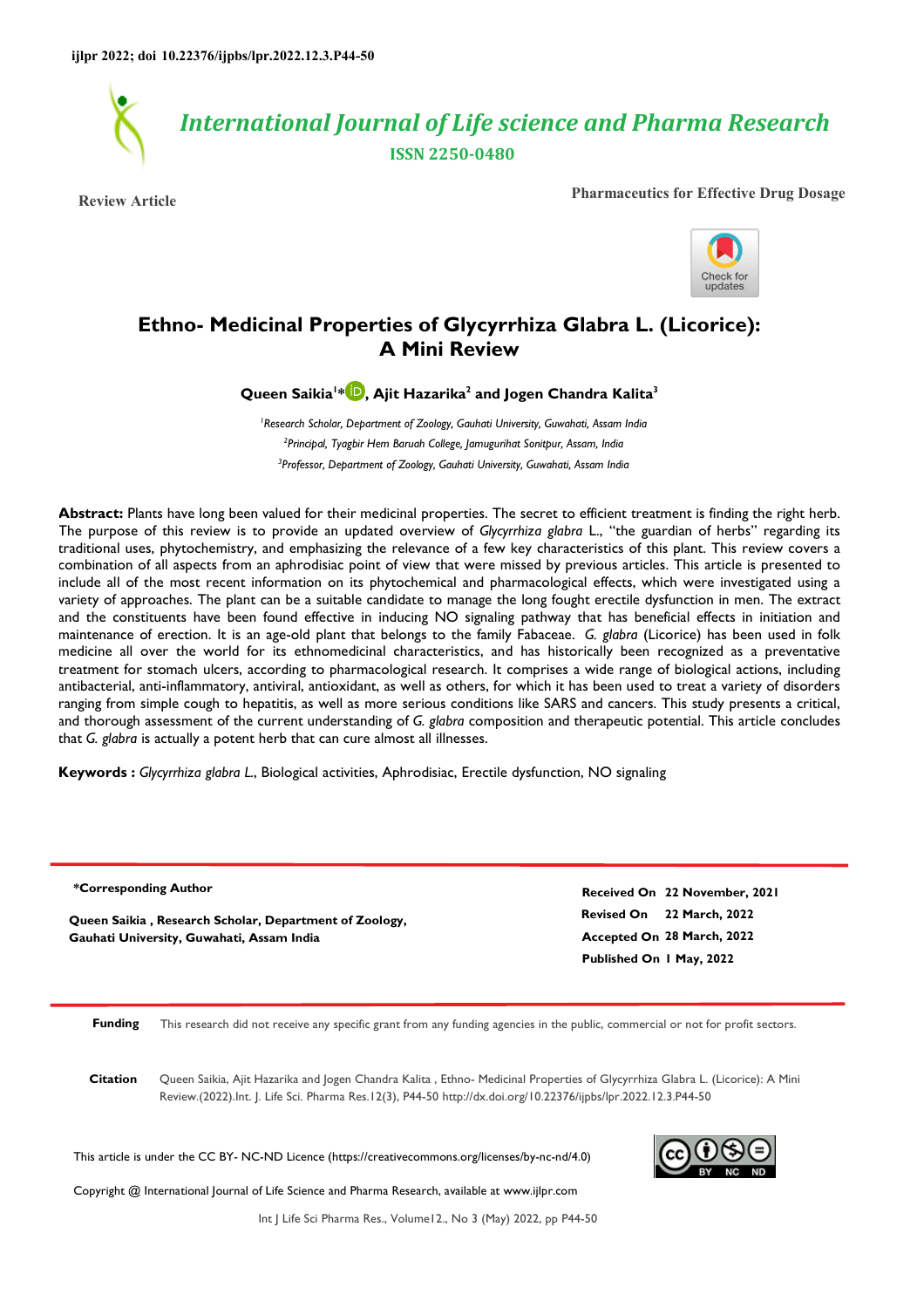# **1. INTRODUCTION**

*Glycyrrhiza glabra* L. is a well-known medicinal herb from the family Fabaceae (Leguminosae). It is a perennial herb. The name "Glycyrrhiza" comes from two Greek words: glykys, which means "sweet," and "rhiza," which means "root." The genus *Glycyrrhiza* has around 30 species worldwide. However, the *glabra* species is exclusively found in Eurasia, Central and South-Western Asia, and the Mediterranean region (Spain, Italy, Turkey, Iran, Iraq), Central Asia, and China's northwest corner.<sup>1,2</sup>. It has tall pinnate leaves with 9-17 leaflets, with purple to pale bluish flowers, and oblong pod-shaped fruits that contain many seeds with stoloniferous roots. It is traditionally the most extensively used herb in Ayurveda, both as a medicine and as a flavoring agent to conceal the unpleasant taste of other medications. This plant's medicinal properties have been known since 500 BC, and it is renowned as the "guardian of herbs."<sup>3</sup> The presence of glycyrrhizin, a bioactive compound of *G. glabra*, makes it 50 times sweeter than sucrose. For its sweetness, it is known by many different local names, such as licorice, sweet wood, mulaithi, yasthimadhu, kanzoh, and ganca. The roots and rhizomes are the crucial attributes of this plant's medicinal value.<sup>4</sup>

# *1.2. Traditional Uses*

Licorice is a versatile medicine, and its compounds have been used to treat throat and bronchial infections for over 2,000 years.<sup>5</sup> The dried rhizome and root of licorice were used as expectorants and carminatives in ancient Egypt, China, Greece, India, and Rome. Traditionally, licorice has been recommended as a prophylactic agent for gastrointestinal ulcers. It is also effective against other ailments such as respiratory problems, epilepsy, fever, sexual disorders, paralysis, rheumatism, leucorrhea, malaria, hemorrhagic diseases, heartburn, paralysis, and jaundice.<sup>5,6</sup> It is also used as a contraceptive, laxative, anti-asthmatic, and antiviral agent. *Glycyrrhiza* roots possess demulcent and purgative properties, making them useful for the treatment of coughs. It can help with anemia, gout, sore throat, tonsillitis, flatulence, sexual debility, hyperplasia, fever, skin disorders, and swellings. It is a mild laxative that helps calm and tones the mucous membranes while also relieving muscle spasms.<sup>7</sup> Licorice extracts have been shown in clinical investigations to be more effective than well-known synthetic substitutes. It is high in flavonoids and is being studied as an antioxidant, cancer preventive, botanical booster, and immunological function booster, including interferon production.<sup>8</sup> Acidity, leucorrhoea, hemorrhage, jaundice, hiccough, hoarseness, bronchitis, vitiated vatadosha disorders, gastralgia, diarrhea, fever with delirium, and anuria are among conditions that licorice can help with.<sup>9</sup> It is a key component of therapeutic oils for rheumatism, hemorrhagic illnesses, epilepsy, and paralysis.<sup>10</sup> According to research conducted over several years, glycyrrhizin breaks down in the gut and has an antiinflammatory action similar to hydrocortisone and other corticosteroid hormones. It is a great tonic and a demulcent for genitourinary catarrh.<sup>11</sup> It is used in the confectionery and tobacco industries. The root of this plant contains black material. To extract the black material present in licorice, the plant's roots are roasted. After that, the materials are dried and sold. Licorice is also employed as a foaming ingredient in beers and fire extinguishers. The extracts from this plant are used to flavor beer, soft drinks, and pharmaceutical items.<sup>10</sup>

# *1.3. Phytochemistry*

The chemical elements present in the roots of this plant are primarily responsible for its medicinal properties. The phytochemical screening of licorice roots generated a large number of different components. The water-soluble, physiologically active compound makes up 40-50 percent of *G. glabra*'s total dry material weight. Starches (30%), pectins, polysaccharides, simple sugars, gums, mucilage (Rhizome), amino acids, triterpene saponin, flavonoids, mineral salts, bitters, essential oil, fat, asparagines, estrogen, tannins, glycosides, protein, resins, sterols, volatile oils, and various other substances are all found in this complex.<sup>12</sup> Glycyrrhizin and its isomer glycyrrhetinic acid are the main components of G. glabra, accounting for 10–25% of the licorice root extract. . The tribasic acid glycyrrhizin can be converted into a variety of salts.It is present in the form of calcium and potassium salts in licorice root.<sup>7</sup> Licorice extracts are used to make the ammoniated salt of glycyrrhizin. The Food Chemicals Codex has developed the standards for this salt form. This salt is utilized in the food industry as a taste enhancer and flavoring agent. <sup>13-15</sup> Among Asian traditional therapies, glycyrrhizin is the most often used anti-inflammatory agent on neutrophil functions, including ROS (reactive oxygen species) generation. Glycyrrhizin thus finds application as a free radical quencher as well as a lipid peroxidation chain reaction blocker. Glycyrrhizin demonstrated chemopreventive, antioxidant, and antiproliferative effects in an animal model.<sup>16</sup> Flavonoids present in licorice roots include liquirtin, rhamnoliquiritigenin, licopyranocoumarin, glisoflavone, licoarylcoumarin, and coumarin-GU-12.<sup>17</sup> Dry roots yield five novel flavonoids: glucoliquiritinapioside, shinflavanone, shinpterocarpin, prenyllicoflavone A, and 1 methoxyphaseolin.<sup>18</sup> The plant's flavonoid concentration gives licorice its yellow color. Glabridin and hispaglabridins A and B are isoflavones with significant antioxidant properties. Glabridin and glabrene both exhibit estrogen-like properties.<sup>19</sup> It also contains four isoprenoid-substituted phenolic compounds (Isoangustone A, semilicoisoflavone B, licoriphenone, and 1-methoxyficifolinol), as well as kanzonol R (prenylatedisoflavan derivative) and several volatile components (pentanol, tetramethylpyrazine, hexanol, terpinen-4-ol, Propionic acid, benzoic acid, furfuraldehyde, 2,3 butanediol, furfurylformate, maltol, 1-methyl-2 formylpyrrole, trimethylpyrazine).<sup>13,14,20</sup> The HPLC examination of the methanolic extract of licorice revealed the presence of several organic acids such as acetic, propanoic, fumaric, malic, butyric, and tartaric acids. Raw licorice and tea licorice infusions also contain a variety of amino acids, minerals, proteins, lipids, fibre, silica, and carbs.<sup>21</sup>

# *1.4. Pharmacological Activities*

Licorice and its derivative compounds have a wide range of pharmacological properties due to their different modes of action. Glycyrrhiza is a known inhibitor of 11 betahydroxysteroid dehydrogenases (11-HSD2) that prevents cortisol inactivation and hence increases mineralocorticoid effectiveness, or pseudohyperaldosteronism...<sup>22</sup> Glycyrrhetinic acid has an inhibitory effect on 11HSD2 even at low serum concentrations, but its binding to the mineralocorticoid receptor takes place later after it has accumulated in the blood. Calo et al*.* <sup>23</sup> used MNL (mononuclear leukocyte) to look into the inflammatory effects of glycyrrhetinic acid and aldosterone. They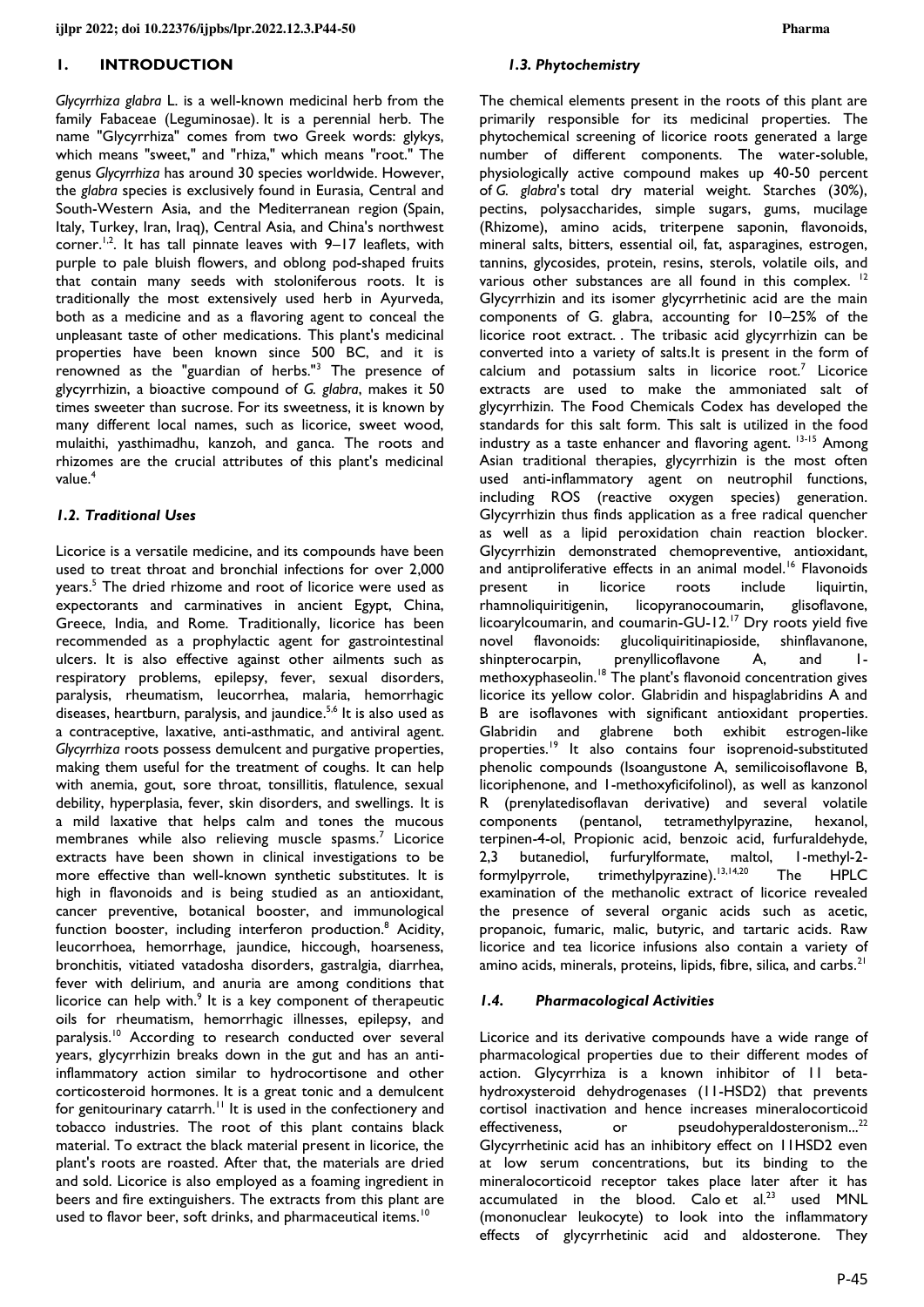discovered that incubating mononuclear cells with glycyrrhetinic acid boosted the expression of two inflammation indicators, PAI-1 and p22phox and that this effect was reversed when they added canrenone to the mixture (canrenone is an aldosterone antagonist). Elevated water and salt reabsorption over potassium excretion occur as a result of increased mineralocorticoid activity, resulting in high blood pressure and the development of edema. $^{24}$ Glycyrrhetinic acid and glycyrrhizin, for example, have been shown to inhibit the proliferation of numerous RNA and DNA viruses, including herpes simplex, herpes zoster, and human immunodeficiency virus. They also affect aldosterone hepatic metabolism and block 5-reductase activity, which is<br>responsible for the symptoms of well-known  $r$ esponsible for the pseudoaldosterone.<sup>24</sup>

### *1.4.1. Hepatoprotective Activity*

*G. glabra* is used to treat disorders such as hepatitis B, hepatitis C, liver fibrosis, and cirrhosis.<sup>25</sup> *G. glabra* has been proven in bile duct ligation-induced rats to reduce inflammation, collagen deposition, and hydroxyproline levels, as well as control hepatic fibrous tissue hyperplasia.<sup>26</sup> An aqueous extract of licorice is found effective in reducing cadmium-induced serum transaminases. It also reduces liver cell edema and necrosis. $27$ As observed in hepatic mice, experimentally induced plasma ALT is effectively inhibited by flavonoids present in licorice. It might imply that those flavonoids could be used to treat fatty liver disease.<sup>28</sup>

#### *1.4.2. Anti-Inflammatory Activity*

 Licorice and its phytochemical constituent, glycyrrhetic acid (GA), exert an anti-inflammatory effect through various pathways. GA suppresses glucocorticoid metabolism by inhibiting 11b-HSD (11 beta hydroxysteroid hydroxylase).<sup>29</sup> Because GA is a strong inhibitor of 11b-HSD, it causes a buildup of glucocorticoids with anti-inflammatory properties.<sup>30</sup> When GA or glycyrrhizin is administered orally, the results are confirmed. Because of its powerful antiinflammatory properties, *G. glabra* is used to treat renal and hepatic disorders.<sup>31</sup> The researchers found that glycyrrhizin inhibits the formation of liver granulomas and the production of inflammatory cytokines. Whereas Wang et al.<sup>32</sup> found that it has anti-inflammatory effects on endometriosis. In the in vitro study, glycyrrhizin inhibits neutrophils from producing reactive oxygen species, which are a potent mediator of tissue inflammation<sup>33,34</sup> Glycyrrhizin has been demonstrated to improve dendritic cell activity, increase allogeneic T cell proliferation and production of IFN-gamma and IL-10, and decrease IL-4 production.<sup>34</sup>

#### *1.4.3. Gastrointestinal Tract Effect*

The methanolic extract of the root of *G. glabra* has potent antiulcer effect. The antiulcer effect may be exterted by suppressing the endogenous stomach acid output provoked by acetylcholine and histamine.<sup>35</sup> It has mucosal safeguarding properties because of which secretin could be a potential mediator of licorice's antiulcer effects.<sup>36</sup> In an HCl/ethanolinduced ulcer, the hydroalcoholic extract of *G. glabra* (50-200 mg/kg) was found to have an antiulcerogenic effect that could be linked to an elevation in gastric mucosal defense factors.<sup>37</sup> Liquiritigenin, one of the active components in licorice, was found to have the strongest antispasmodic effect.<sup>38</sup>

#### *1.4.4. Endocrine Gland Effect*

For menopausal women, licorice and its extracts are widely accessible as dietary phytoestrogens, as a natural alternative to hormone replacement therapy to relieve menopausal symptoms. In competitive radiometric binding tests, liquiritigenin and ILG exhibit similar affinities to ER, with IC50 values of 7.5 and 7.8 M, respectively. ILG binds to ER with an IC50 of 16 M, whereas liquiritigenin binds to ER with a weak affinity  $(200 \text{ M})$ .<sup>24</sup> However, a study found that licoricederived components such as liquiritigenin and glyasperin C, shows a more than a 10-fold preference for  $ER\beta$ <sup>39</sup> This finding might imply that licorice extract could prove to be beneficial to menopausal women due to moderate estrogenic activity and ERβ selectivity.

## *1.4.5. Effect on Cardiovascular System*

In Chinese medicine, Zhigancao decoction (roasted licorice decoction), which contains licorice, is a traditional and common prescription for practically any type of arrhythmia. In clinic participants with premature ventricular contractions, Zhigancao decoction appears to have beneficial effects on enhancing the total effective rate and treating several ventricular premature beats.<sup>40</sup> Roasted licorice extract prevents ventricular fibrillation, lowers heart rate, and extends the Q-T interval in electrocardiogram data.<sup>41</sup> Strophanthin G, aconitine, digoxin, and calcium chloride have all been shown to cause heart rhythm abnormalities, with roasted licorice injection being able to counteract this.<sup>42</sup> Flavones and triterpenes, which are active components of licorice, have been studied for their ability to protect the cardiovascular system and prevent endothelial dysfunction.<sup>43,44</sup>

#### *1.4.6. Antiviral Activity*

Antiviral activity of *G. glabra* extracts has been demonstrated against a number of viruses, including herpes simplex, varicella-zoster, Japanese encephalitis, influenza, and vesicular stomatitis virus.<sup>45</sup> Glycyrrhizin and 18 glycyrrhetinic acids, two triterpenoids, have been found to have antiviral properties in several studies.<sup>45</sup> These compounds can inhibit virus gene expression and replication, diminish HMGB1 binding to DNA, and lower forces of attraction and stress. $45,46$  They can also increase host cell activity by limiting the breakdown of the IB enzyme, which is necessary for the amplification of the physiological inflammatory process, increasing T lymphocyte multiplication, and suppressing host cell apoptosis.<sup>45</sup> Nonetheless, Cinatl et al.<sup>47</sup> found that adding these active principles during the adsorption stage is less efficient than adding them after virus adsorption. Glycyrrhizin has strong immune-stimulating properties and causes a synergistic effect with the duck hepatitis virus (DHV) vaccine. Thus, glycyrrhizin treatment, either alone or in combination with the DHV vaccine, may result in immune activation and antiviral activity against DHV.<sup>48</sup> Glycyrrhizin boosts the immune system of mice in the presence of HSV-1 infection.<sup>49</sup> Furthermore, glycyrrhizic acid was found to have a noticeable effect on the Kaposi sarcoma-associated herpesvirus (KSHV). After all other therapies have failed; glycyrrhizic acid was reported efficacious in terminating the persistent infection of KSHV.<sup>7</sup> Almost for 20 years, intravenous glycyrrhizin has been used to relieve severe hepatitis in  $Iap^5$  lt also prevents hepato-cellular carcinoma in chronic hepatitis C patients.51 Glycyrrhizin can also be administered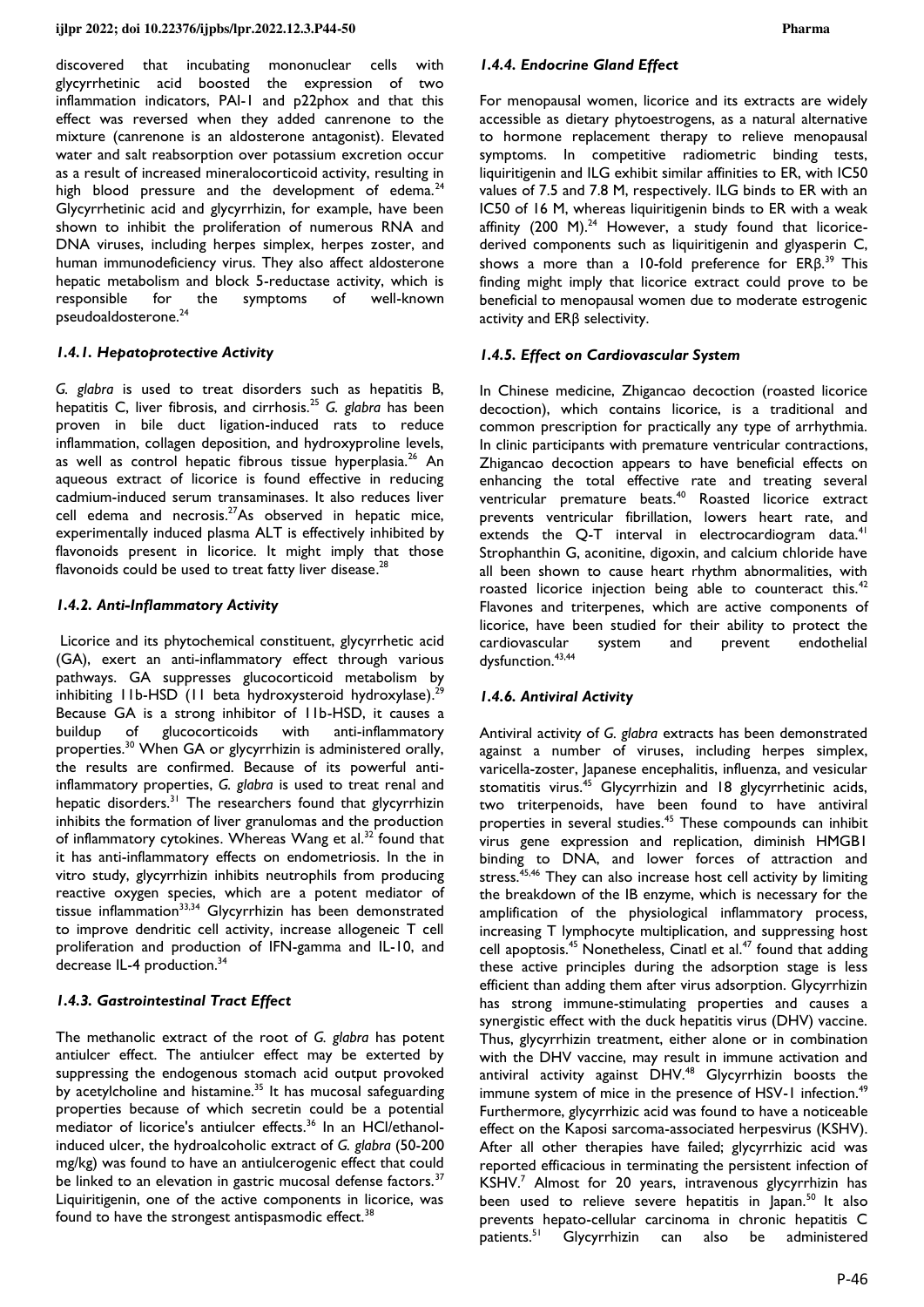$intravenously$  to treat autoimmune hepatitis.<sup>52</sup> Antiviral activities of Ribavirin, 6 – Azauridine, Pyraziofurin, Mycophenolic acid, and glycyrrhizin were recently tested against two clinical isolates of SARS virus (FFM -1 and FFM - 2) from SARS patients admitted to Frankfurt University's clinical center, and it was discovered that glycyrrhizin was effective in controlling viral replication.<sup>47</sup>

# *1.4.7. Antimicrobial Activity*

*G. glabra* extracts and its constituent compounds possess antimicrobial properties. Secondary metabolites, including saponins, alkaloids, and flavonoids, are responsible for the antibacterial activity.45,53 Glabridin, Glabrol, Glabrene, Hispaglabridin A, hispaglabridin B, methylglabridin, and 3 hydroxyglabrol, all identified from *G. glabra*, are the active compound having antimicrobial activity.<sup>45</sup> Gupta et al.<sup>54</sup> suggest a decrease in bacterial gene expression, inhibition of bacterial growth, and a reduction in bacterial toxin production with the use of *G. glabra*. Licochalcone E found in *G. glabra* could be employed in the chemical synthesis of new anti-Staphylococcus *aureus* compounds, reducing toxin production in methicillin-resistant *S. aureus* and MRSA.<sup>45</sup> The antibacterial activity of *G. glabra* against *Mycobacterium tuberculosis*, was due to glabridin, , which was reported to be the main component for this activity.<sup>55</sup> Licoisoflavone and licochalcone A were previously found as antitubercular phenolic compounds.<sup>56</sup> Because liquorice extracts are high in liquiritigenin, liquiritin, licochalcone A, and glabridin, *Candida albicans* is vulnerable to them.57-59 Nonetheless, according to Karahan et al.<sup>60</sup>, environmental conditions can influence antibacterial action by affecting chemical component concentrations and biological activity.

# *1.4.8. Sedative Activity*

Anesthetics, neuroleptics, anxiolytics, and anticonvulsant drugs all target GABA receptors since GABA is the most common inhibitory neurotransmitter in the central nervous system.<sup>55</sup> *G. glabra* works as a GABA receptor modulator, causing sedative and anxiolytic effects.<sup>61</sup> GABA responses in acutely isolated dorsal raphe neurons of a rat were used to assess Glabridin. Glabridin potentiated GABA-induced responses by positive regulation of GABA receptors, resulting in sedative and hypnotic effects.<sup>62</sup> Glabridin, which can pass the blood-brain barrier, may also contribute to the hypnotic effect.<sup>55</sup>

# *1.4.9. Antidepressive Effect*

Licorice extract is a useful remedy for depression. Licorice extract has been found in recent research to have antidepressant effects in mice during forced swim tests (FST) and tail suspension tests, TST.<sup>63</sup> In the FST model, mice were forced to swim in a small space and were induced to exhibit a typical immobility behavior. This condition reveals a depressed state. The TST model also causes a state of immobility that is said to mimic human depression. Both models are commonly used to evaluate antidepressant medications. The exact processes through which licorice extract exerted this effect are unknown. The extract may, however, interact with 1 adrenoceptors and dopamine D2 receptors, boosting norepinephrine and dopamine levels in the mice brain. $63$ 

## *1.4.10. Neuro-Protective Activity*

Alzheimer's disease (AD) is a neurodegenerative disease caused by a genetic mutation that causes amnesia and cognitive impairments such as depression, apathy, and psychosis, all of which are detrimental to daily living.<sup>64</sup>Different Glycyrrhiza species were studied for their clinical effectiveness against neurodegenerative disorders. The study revealed licorice extracts were beneficial against degenerative disorders like tautopathies and Alzheimer's disease. This property is expected because of the antioxidant property of licorice.<sup>65</sup> 1-methyl-4-phenylpyridinium, a neurotoxic substance that interferes with mitochondrial oxidative phosphorylation, causes ROS generation, cytotoxicity, and glutathione downregulation (GSH), a critical component of the brain's antioxidative system, which is inhibited by glycyrrhizin and *G. inflata* extract.<sup>66,67</sup> Increased oxidative stress in dementia is mostly caused by decreasing GSH levels.<sup>68</sup> Isoliquiritigenin's influence on mitochondrial activity may be linked to the effect of glycyrrhiza extract on oxidative stress.<sup>69</sup>

# *1.4.11. Anti-Cancer Activity*

Licorice extract is utilized in herbal formulations to treat malignancies such as prostate cancer. In tumor cell lines, this extract triggered Bcl2 phosphorylation and cell cycle arrest, similar to the therapeutically utilized anti-microtubule drug paclitaxel.<sup>70</sup> It was also discovered to trigger apoptosis in human monoblastic leukemia U937 cells. Lico coumarone , a chemical with antioxidant and antibacterial properties, was found.<sup>71</sup> The transcription factor Activator Protein 1 (AP1) is present in the nucleus. Blocking AP-1 activity caused by the tumor promoter could be employed to stop the induced cellular transformation. Inhibited TPA induced AP-1 activity in TPA treated cells, but glycyrrhizin induced AP1 activity in untreated cells.<sup>72</sup> This mechanism could be used as a paradigm for the creation of new cancer-fighting chemoprotective agents.

# *1.4.12. Aphrodisiac Activity*

Aphrodisiac property of G. glabra is worth mentioning. This plant extract has been shown to be effective in treating male sexual problems. The spray-dried amorphous solid dispersion of tadalafil using glycyrrhizin was assessed for its efficacy towards male rats and found a significantly improved aphrodisiac activity of tadalafil. Sexual behavior was found to be increased compared to the control counterpart. Tadalafil, which is insoluble in water, was found to be significantly soluble using this technique.<sup>73</sup> There are also observations that *G. glabra* aqueous extract could significantly enhance mount frequency and intromission frequency in male rats. The extract could reduce mount latency and intromission latency.<sup>74</sup>

# *1.4.13. Expectorant Activity*

The use of liquorice powder and extract to treat sore throats, coughs, and bronchial catarrh was found to be effective. The ethanolic extract of *G. glabra* has been shown to be an effective candidate for the treatment of cough. The experiment was carried out in albino mice by experimentally inducing cough using sulphur dioxide gas.<sup>75</sup>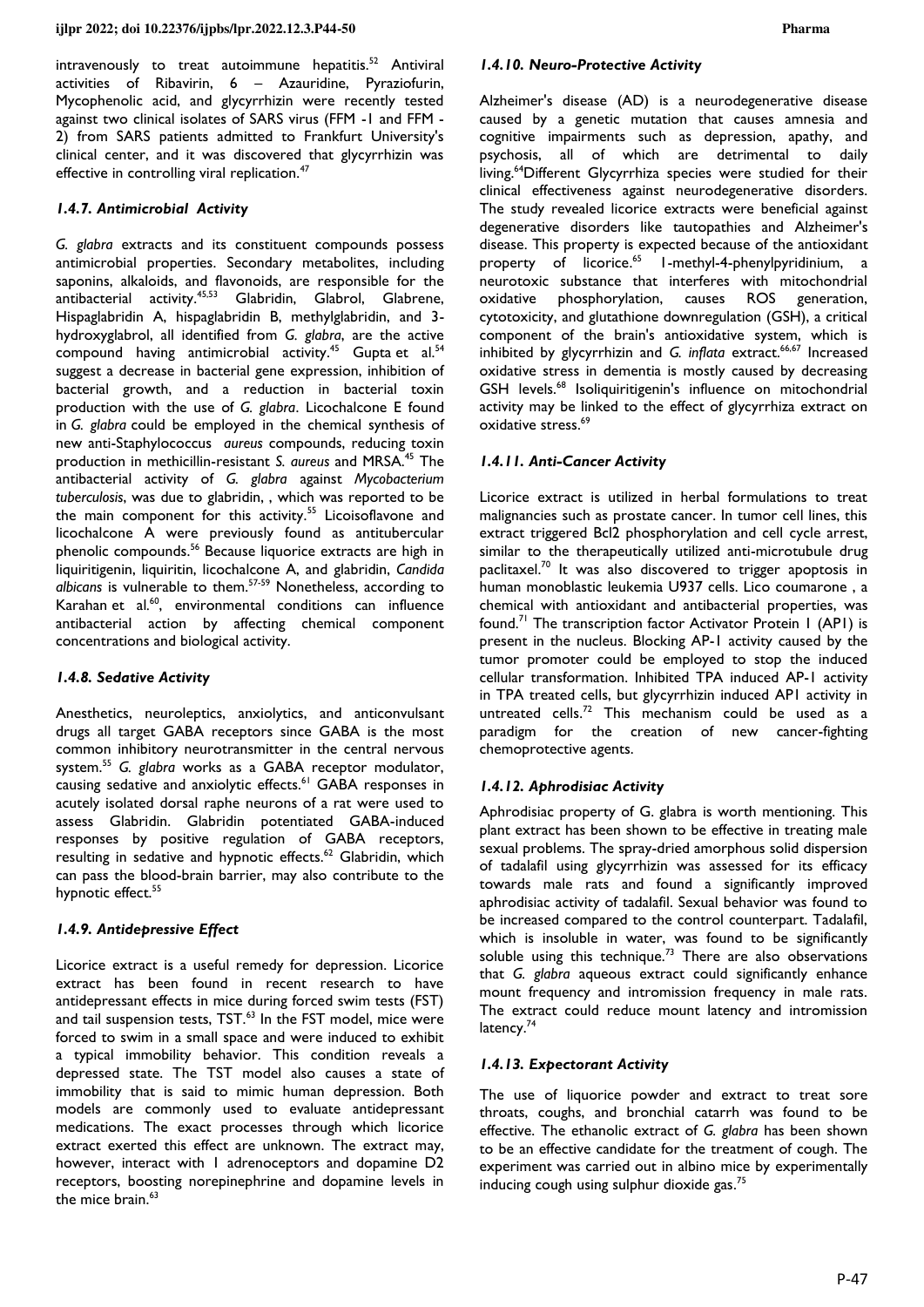# 2. **CONCLUSION**

The medicinal properties of *Glycyrrhiza glabra*, as well as the phytochemical substances derived from the plant, are discussed in this paper. Glycyrrhizic acid, 18-glycyrrhetinic acid, glycyrrhizin, and licochalcones are the main chemicals found in *G. glabra* preparations. This plant species is known for antibacterial, antiviral, antitussive, immunostimulant, antioxidant, anti-inflammatory, and anticancer activities. They also possess anti-inflammatory, and antispasmodic properties. Apart from these properties, *G. glabra* is well established as natural aphrodisiac. Consumption of the dried roots, extract, or the constituent compounds of this plant could escalate sexual wellness. Comsumption of this plant could also help cure cough. More research is needed into the mechanisms of action of extracts and compounds, as well as the evaluation of effective doses, interactions, and side effects.

## **6. REFERENCES**

- 1. Hayashi H, Sudo H. Economic importance of licorice. Plant Biotechnology. 2009; 26(1):101-4.
- 2. Shah SL, Wahid F, Khan N, Farooq U, Shah AJ, Tareen S, Ahmad F, Khan T. Inhibitory effects of *Glycyrrhiza glabra* and its major constituent glycyrrhizin on inflammation-associated corneal neovascularization. Evidence-Based Complementary and Alternative Medicine. 2018.
- 3. Ody, P. Complete Guide to Medicinal Herbs. Dorling Kindersley, London, 2000. pp. 75.
- 4. Yu JY, Ha JY, Kim KM, Jung YS, Jung JC, Oh S. Antiinflammatory activities of licorice extract and its active compounds, glycyrrhizic acid, liquiritin and liquiritigenin, in BV2 cells and mice liver. Molecules. 2015 ; 20(7):13041-54.
- 5. Armanini D, Fiore C, Mattarello MJ, Bielenberg J, Palermo M. History of the endocrine effects of licorice. Experimental and clinical endocrinology & diabetes. 2002; 110(06):257-61.
- 6. El-Saber Batiha G, Magdy Beshbishy A, El-Mleeh A, M Abdel-Daim M, Prasad Devkota H. Traditional uses, bioactive chemical constituents, and pharmacological and toxicological activities of Glycyrrhiza glabra L.(Fabaceae). Biomolecules. 2020 ;10(3):352.
- 7. Damle M. Glycyrrhiza glabra (Liquorice)-a potent medicinal herb. International Journal of Herbal Medicine. 2014;2(2):132-6.
- 8. Xiaoying W, Han Z, Yu W.Glycyrrhizaglabra (Licorice): ethnobotany and health benefits. In Sustained energy for enhanced human functions and activity. Academic Press. 2017; 231-250.
- 9. Sheth A. The Herbs of India. Edn 1, Vol 2, Hi Scan Pvt Ltd, Gujrat, 2005; 566.
- 10. Kaur R, Kaur H, Dhindsa AS. Glycyrrhiza glabra: a phytopharmacological review. International journal of pharmaceutical Sciences and Research. 2013; 4(7):2470.
- 11. Nadkarni KM. Indian Materia Medica, Popular Prakashan Pvt. Ltd., Mumbai, 1976; 582-4.
- 12. Hoffmann D. The New Holistic Herbal, Edn 2, Element, Shaftesbury, 1990.
- 13. Biondi DM, Rocco C, Ruberto G. New Dihydrostilbene Derivatives from the Leaves of Glycyrrhiza g labra and Evaluation of Their Antioxidant Activity. Journal of natural products. 2003 ; 66(4):477-80.

### **3. AUTHORS CONTRIBUTION STATEMENT**

Queen Saikia gathered the data and wrote the manuscript, Ajit Hazarika and Jogen C kalita aided in writing, conceptualized and reviewed the manuscript. All authors contributed to the final manuscript.

# **4. FUNDING ACKNOWLEDGEMENT**

The authors received no funding for this work.

## **5. CONFLICT OF INTEREST**

Conflict of interest declared none.

- 14. Isbrucker RA, Burdock GA. Risk and safety assessment on the consumption of Licorice root (Glycyrrhiza sp.), its extract and powder as a food ingredient, with emphasis on the pharmacology and toxicology of glycyrrhizin. Regulatory Toxicology and Pharmacology. 2006 ; 46(3):167-92
- 15. Pastorino G, Cornara L, Soares S, Rodrigues F, Oliveira MB. Liquorice (Glycyrrhiza glabra): A phytochemical and pharmacological review. Phytotherapy research. 2018 ; 32(12):2323-39.
- 16. Rahman S, Sultana S. Glycyrrhizin exhibits potential chemopreventive activity on 12-O-tetradecanoyl phorbol-13-acetate-induced cutaneous oxidative stress and tumor promotion in Swiss albino mice. Journal of Enzyme Inhibition and Medicinal Chemistry. 2007;22(3):363-9.
- 17. Lohar AV, Wankhade AM, Faisal M, Jagtap A. A review on glycyrrhiza glabra linn (liquorice)-an excellent medicinal plant. European Journal of Biomedical. 2020; 7(7):330-4.
- 18. The wealth of India. A Dictionary of Indian Raw Materials and Industrial Products, First supplement series, National Institute of Sciences Communication and Information Resources, Vol 3, CSIR, New Delhi, D-1, 2005; 195-198.
- 19. Vaya J, Belinky PA, Aviram M. Antioxidant constituents from licorice roots: isolation, structure elucidation and antioxidative capacity toward LDL oxidation. Free Radical Biology and Medicine. 1997; 23(2):302-13.
- 20. Tamir S, Eizenberg M, Somjen D, Izrael S, Vaya J. Estrogen-like activity of glabrene and other constituents isolated from licorice root. The Journal of steroid biochemistry and molecular biology. 2001; 78(3):291-8.
- 21. Badr, S. E., Sakr, D. M., Mahfouz, S. A., Abdelfattah, M. S. 2013. Licorice (Glycyrrhizaglabra L.): Chemical composition and biological impacts. Research Journal of Pharmaceutical, Biological and Chemical Sciences. 2013 4(3), 606-621.
- 22. Sabbadin C, Bordin L, Donà G, Manso J, Avruscio G, Armanini D. Licorice: From pseudohyperaldosteronism to therapeutic uses. Frontiers in endocrinology. 2019 ; 10:484.
- 23. Calò LA, Zaghetto F, Pagnin E, Davis PA, De Mozzi P, Sartorato P, Martire G, Fiore C, Armanini D. Effect of aldosterone and glycyrrhetinic acid on the protein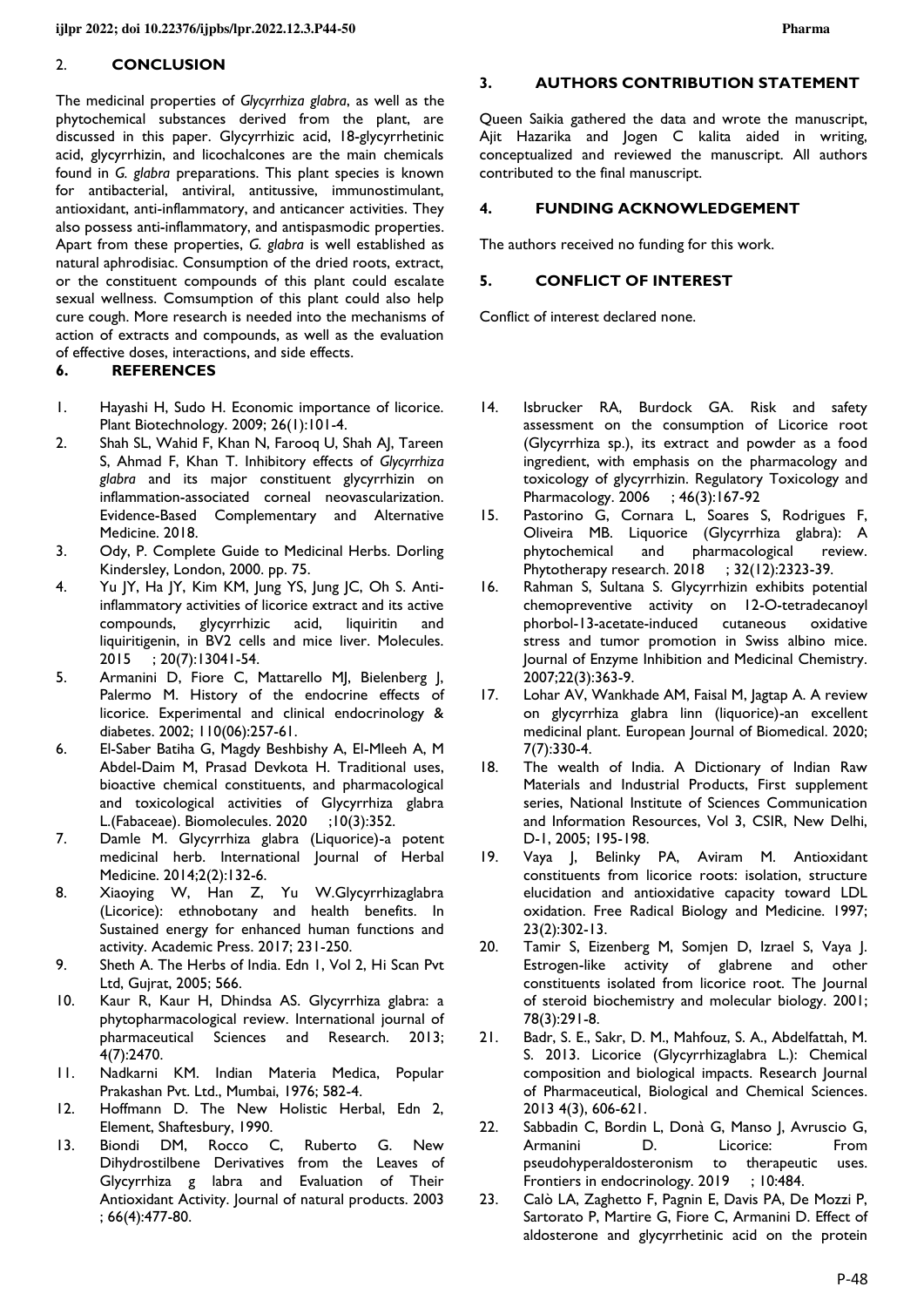expression of PAI-1 and p22phox in human mononuclear leukocytes. The Journal of Clinical Endocrinology & Metabolism. 2004; 89(4):1973-6.

- 24. Omar HR, Komarova I, El-Ghonemi M, Fathy A, Rashad R, Abdelmalak HD, Yerramadha MR, Ali Y, Helal E, Camporesi EM. Licorice abuse: time to send a warning message. Therapeutic advances in endocrinology and metabolism. 2012 Aug; 3(4):125- 38.
- 25. Eisenburg J. Treatment of chronic hepatitis B. Part 2: Effect of glycyrrhizic acid on the course of illness. Fortschritte der Medizin. 1992; 110(21):395-8.
- 26. Zheng YF, Wei JH, Fang SQ, Tang YP, Cheng HB, Wang TL, Li CY, Peng GP. Hepatoprotective triterpene saponins from the roots of Glycyrrhiza inflata. Molecules. 2015; 20(4):6273-83.
- 27. Li W, Asada Y, Yoshikawa T. Flavonoid constituents from Glycyrrhiza glabra hairy root cultures. Phytochemistry. 2000; 55(5):447-56.
- 28. Hajiaghamohammadi AA, Ziaee A, Samimi R. The efficacy of licorice root extract in decreasing transaminase activities in non‐alcoholic fatty liver disease: A randomized controlled clinical trial. Phytotherapy Research. 2012; 26(9):1381-4.
- 29. Teelucksingh S, Mackie AD, Burt D, Edwards CR, Mclntyre MA, Brett L. Potentiation of hydrocortisone activity in skin by glycyrrhetinic acid. The Lancet. 1990; 335(8697):1060-3.
- 30. Walker BR, Edwards CR. 11β‐Hydroxysteroid dehydrogenase and enzyme-mediated receptor<br>protection: Life after liquorice?. Clinical liquorice?. endocrinology. 1991; 35(4):281-9.
- 31. Xiao Y, Xu J, Mao C, Jin M, Wu Q, Zou J, Gu Q, Zhang Y, Zhang Y. 18β-glycyrrhetinic acid ameliorates acute Propionibacterium acnes-induced liver injury through inhibition of macrophage inflammatory protein-1α. Journal of Biological Chemistry. 2010; 285(2):1128-37.
- 32. Wang XR, Hao HG, Chu L. Glycyrrhizin inhibits LPSinduced inflammatory mediator production in endometrial epithelial cells. Microbial pathogenesis.<br>2017: 109:110-3.  $109:110-3.$
- 33. Akamatsu H, Komura J, Asada Y, Niwa Y. Mechanism of anti-inflammatory action of glycyrrhizin: effect on neutrophil functions including reactive oxygen species generation. Planta medica. 1991; 57(02):119-21.
- 34. Bordbar N, Karimi MH, Amirghofran Z. The effect of glycyrrhizin on maturation and T cell stimulating activity of dendritic cells. Cellular Immunology. 2012;280(1):44-9.
- 35. Ishii Y, Fujii Y. Effects of FM100, a fraction of licorice root, on serum gastrin concentration in rats and dogs. The Japanese Journal of Pharmacology. 1982; 32(1):23- 7.
- 36. Takeuchi T, Shiratori K, Watanabe SI, Chang JH, Moriyoshi Y, Shimizu K. Secretin as a potential mediator of antiulcer actions of mucosal protective agents. Journal of clinical gastroenterology. 1991; 13:S83-7.
- 37. Jalilzadeh-Amin G, Najarnezhad V, Anassori E, Mostafavi M, Keshipour H. Antiulcer properties of Glycyrrhiza glabra L. extract on experimental models of gastric ulcer in mice. Iranian journal of pharmaceutical research: IJPR. 2015; 14(4):1163.
- 38. Nagai H, Yamamoto Y, Sato Y, Akao T, Tani T. Pharmaceutical evaluation of cultivated Glycyrrhiza

uralensis roots in comparison of their antispasmodic activity and glycycoumarin contents with those of licorice. Biological and Pharmaceutical Bulletin. 2006; 29(12):2442-5.

- 39. Hajirahimkhan A, Simmler C, Yuan Y, Anderson JR, Chen SN, Nikolić D, Dietz BM, Pauli GF, van Breemen RB, Bolton JL. Evaluation of estrogenic activity of licorice species in comparison with hops used in botanicals for menopausal symptoms. PloS one. 2013; 8(7):e67947.
- 40. Liu W, Xiong X, Feng B, Yuan R, Chu F, Liu H. Classic herbal formula Zhigancao Decoction for the treatment of premature ventricular contractions (PVCs): a systematic review of randomized controlled trials. Complementary therapies in medicine. 2015; 23(1):100-15.
- 41. Liu X, Jing L. Study of roasted liquorice decoction on arrhythmia. Zhongguo Zhong yao za zhi= Zhongguo zhongyao zazhi= China journal of Chinese materia medica. 2007; 32(23):2471-3.
- 42. Chen R, Yuan C. Experimental anti-arrhythmic effects of zhigancao (prepared licorice) injection. Zhongguo Zhong yao za zhi= Zhongguo zhongyao zazhi= China journal of Chinese materia medica. 1991; 16(10):617- 9.
- 43. Feng L, Zhu MM, Zhang MH, Wang RS, Tan XB, Song J, Ding SM, Jia XB, Hu SY. Protection of glycyrrhizic acid against AGEs-induced endothelial dysfunction through inhibiting RAGE/NF-κB pathway activation in human umbilical vein endothelial cells. Journal of ethnopharmacology. 2013; 148(1):27-36.
- 44. Zhou R, Xu L, Ye M, Liao M, Du H, Chen H. Formononetin inhibits migration and invasion of MDA-MB-231 and 4T1 breast cancer cells by suppressing MMP-2 and MMP-9 through PI3K/AKT signaling pathways. Hormone and metabolic research. 2014; 46(11):753-60.
- 45. Wang L, Yang R, Yuan B, Liu Y, Liu C. The antiviral and antimicrobial activities of licorice, a widely-used Chinese herb. Acta Pharmaceutica Sinica B. 2015; 5(4):310-5.
- 46. Anagha K, Manasi D, Priya L, Meera M. Scope of Glycyrrhiza glabra (Yashtimadhu) as an antiviral agent: a review. International Journal of Current Microbiology and Applied Sciences. 2014; 3(12):657- 65.
- 47. Cinatl J, Morgenstern B, Bauer G, Chandra P, Rabenau H, Doerr H. Glycyrrhizin, an active component of liquorice roots, and replication of SARS-associated coronavirus. The Lancet. 2003; 361(9374):2045-6.
- 48. Soufy H, Yassein S, Ahmed AR, Khodier MH, Kutkat MA, Nasr SM, Okda FA. Antiviral and immune stimulant activities of glycyrrhizin against duck hepatitis virus. African Journal of Traditional, Complementary and Alternative Medicines. 2012; 9(3):389-95.
- 49. Sekizawa T, Yanagi K, Itoyama Y. Glycyrrhizin increases survival of mice with herpes simplex encephalitis. Acta virologica. 2001; 45(1):51-4.
- 50. van Rossum TG, Vulto AG, Hop WC, Schalm SW. Pharmacokinetics of intravenous glycyrrhizin after single and multiple doses in patients with chronic hepatitis C infection. Clinical therapeutics. 1999; 21(12):2080-90.